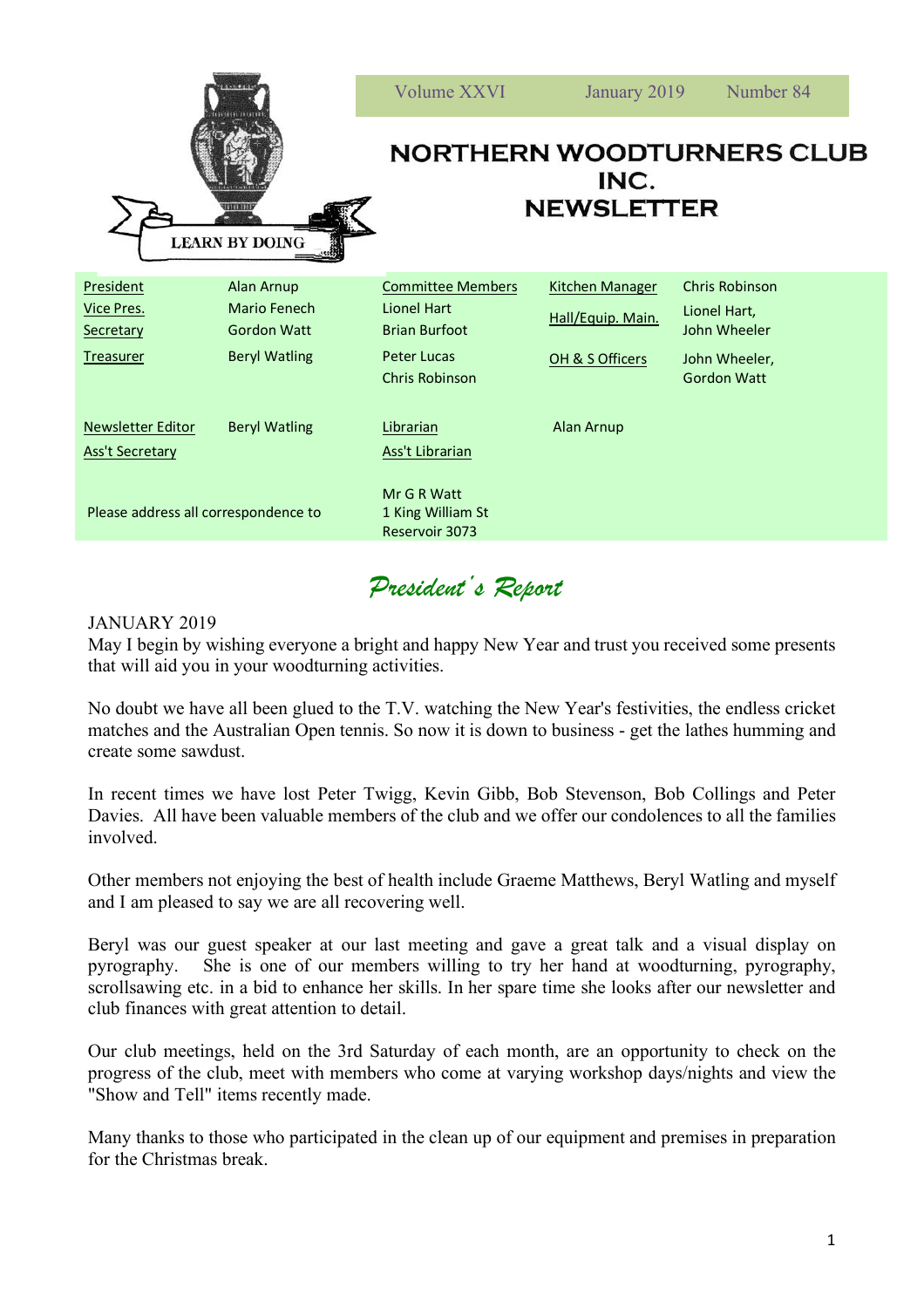We had the opportunity to conduct a sausage BBQ at Bunnings today. With a profit of \$712.20 it was well down on our usual expectations but nevertheless it will come in handy with our usual club expenses. For the first time in years I could not attend but offer my sincere thanks to Gordon Watt, Joe van Koeverden, Laurie Taylor, Chris Robinson, Mario Fenech, Neville Young, Ian Rojo, Beryl Watling and two of our newest members Celia Roberts and Ed Frost. Well done everyone!

All the best for the year ahead.

Alan

*Show N Tell*



Todd Raliceski has made these natural edged bowls from Camphor Laurel and used a spray finish.



Todd has made this lidded container from Elm. Todd has also made this candelabra by



laminating 2 different woods.